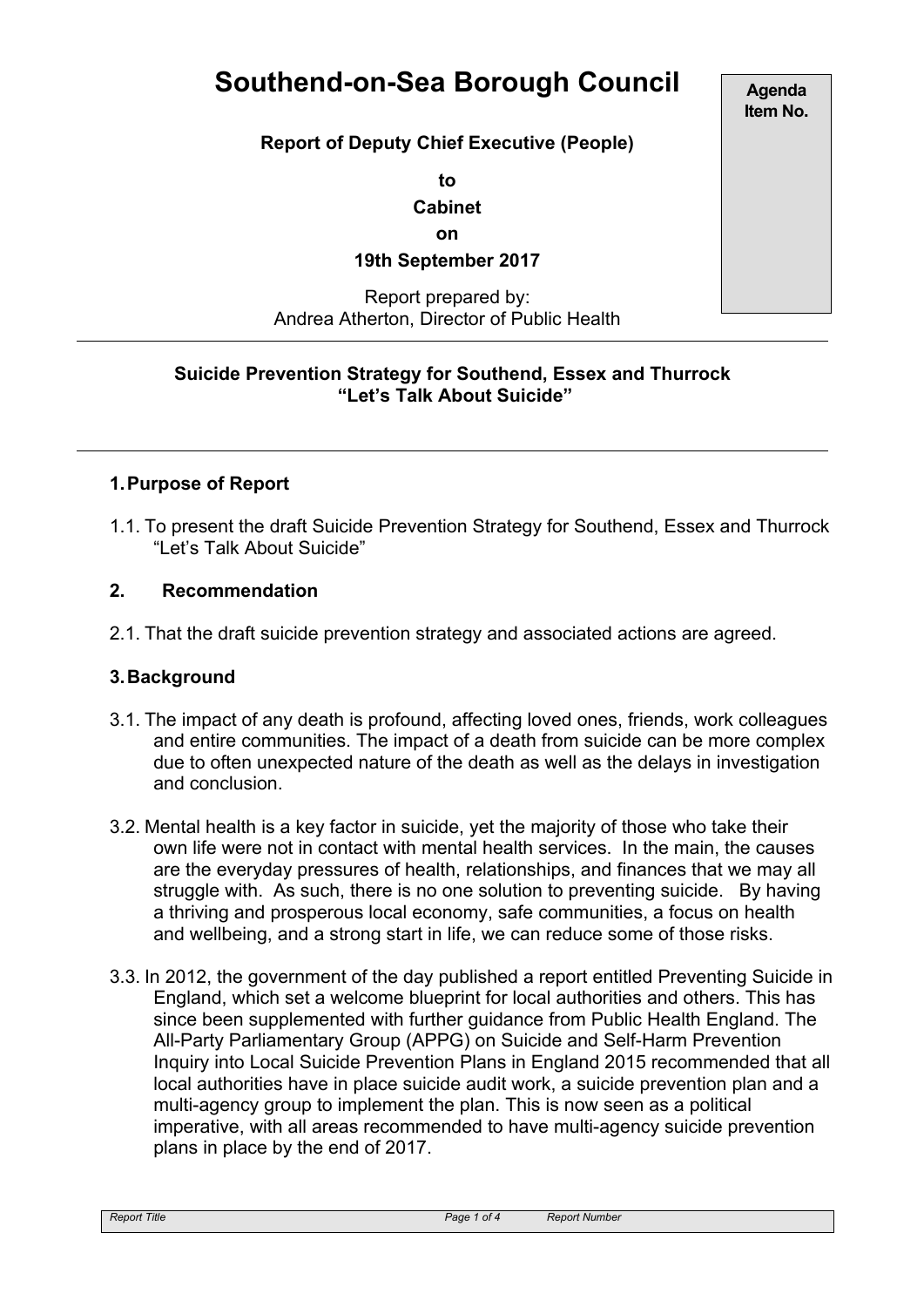## 4. **Let's Talk About Suicide – The Strategy**

- 4.1. Preventing Suicide in England identified six key areas for action to deliver the objectives:
	- Reduce the risk of suicide in key high-risk groups
	- Tailor approaches to improve mental health in specific groups
	- Reduce access to the means of suicide
	- Provide better information to those bereaved or affected by suicide
	- Support the media in delivering sensitive approaches to suicide and suicidal behaviour
	- Support research, data collection and monitoring
- 4.2. Our actions are set out to mirror those of the national strategy. The action plan set out by the strategy reflects the on-going and intended work of a multitude of organisations and partnerships articulated in a range of documents. These include SET Mental Health and Wellbeing Strategy, Crisis Care Concordats, Safeguarding plans and SET Local Transformation Plan for children and young people's mental health.
- 4.3. The intention of this suicide prevention strategy, in this first year, is to collate and cross reference the strategic intent and action plans of various local groups and organisations that have a role to play in suicide prevention.
- 4.4. In addition to the actions already intended by the relevant organisations and partnerships the strategy makes some additional recommendations that will be taken forward by task and finish groups and report into the Suicide Prevention Implementation Programme Working Group for the Mental Health and Wellbeing Strategy.
- 4.5. Its approach is to recommend that the actions are owned by the responsible organisations and partnerships, with annual oversight by the Health and Wellbeing boards and an annual summit focused solely on suicide prevention.
- 4.6. The suicide prevention strategy was considered at the July meeting of Southend Health and Wellbeing Board, when it was agreed that a specific local task and finish group would be established to monitor the delivery of appropriate actions in **Southend**

## **5. Reason for recommendation**

- 5.1. This approach recognises the complex geography of Southend, Essex and Thurrock with overlapping boundaries and jurisdictions which require both local and shared approach to suicide prevention. It still allows for local flexibility whilst maintaining a broader overview for those partners who cross local boundaries.
- 5.2. The three upper-tier local authorities in greater Essex have agreed to work in partnership as a pragmatic measure to working more effectively, reducing duplication and creating better outcomes for our populations. Southend, Essex and Thurrock (SET) have used a common tool for the suicide audits conducted, and have jointly analysed our results in order to gain a richer understanding of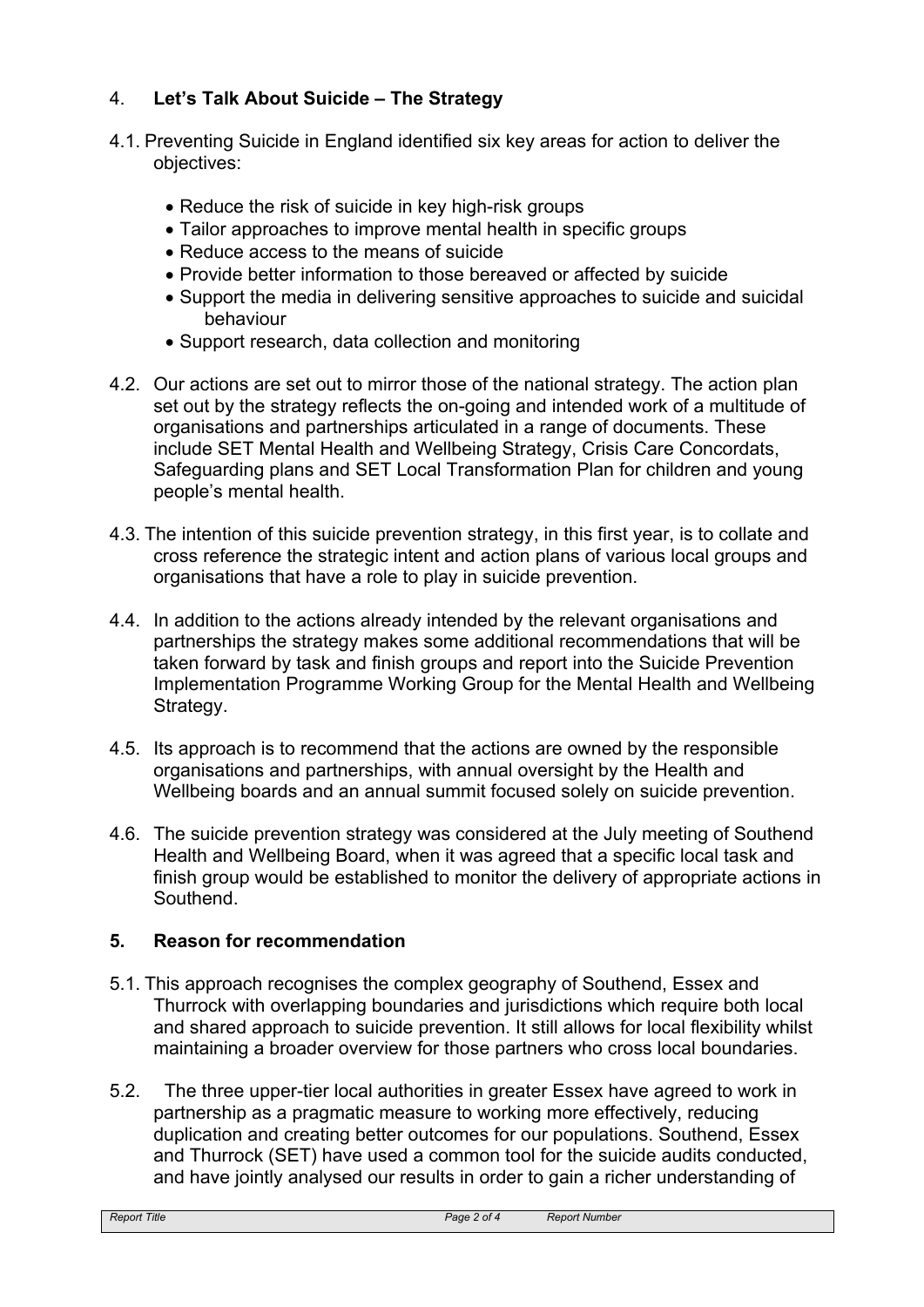the causal factors, means and circumstances of deaths; and also to identify any 'hotspots' in our wider geography.

- 5.3. The Southend, Essex and Thurrock Mental Health and Wellbeing Strategy 2017- 21 identifies suicide prevention as a priority. There is a Strategy Implementation Work stream for this priority that will oversee the delivery of the Suicide strategy, thus linking the objectives and delivery of the two strategies together (see Appendix 1).
- 5.4. The strategic approach to suicide prevention follows the six areas for action in the national "Preventing Suicide in England" (HM Government, 2012) strategy.
- 5.5. The Mid and South Essex Sustainability and Transformation Plan identified reducing suicide and self-harm as one of three key priorities for mental health. This has also provided a better link to clinical leadership for the partnership.

### **6. Corporate Implications**

6.1. Contribution to Council's Vision & Corporate Priorities

Let's Talk About Suicide's aims of reducing suicide rates will support positive outcomes for the council's key aims of Safe, Healthy, and Prosperous – helping to deliver the vision of 'Creating a better Southend'

6.2. Value for Money

The cost of a suicide has been calculated as £1.67million, with 70% of that figure representing the emotional impact on relatives (National Suicide Prevention Alliance) With around 175 deaths through suicide each year across Southend, Essex and Thurrock (a cost of £292.2 million) prevention of even one suicide offers value for money.

6.3. Legal Implications

None

6.4. People Implications

There would be no negative people implications

6.5. Property Implications

There would be no property implications – no suicide 'hotspots' were identified within the town

6.6. Consultation

As the strategy reflects the ongoing and intended work of a multitude of organisations and partnerships, we have not consulted specifically with the public on this strategy. The SET Mental Health and Wellbeing Strategy was shaped and informed by an independent review of Essex's mental health services and by the views and experiences of hundreds of people with lived experience of mental